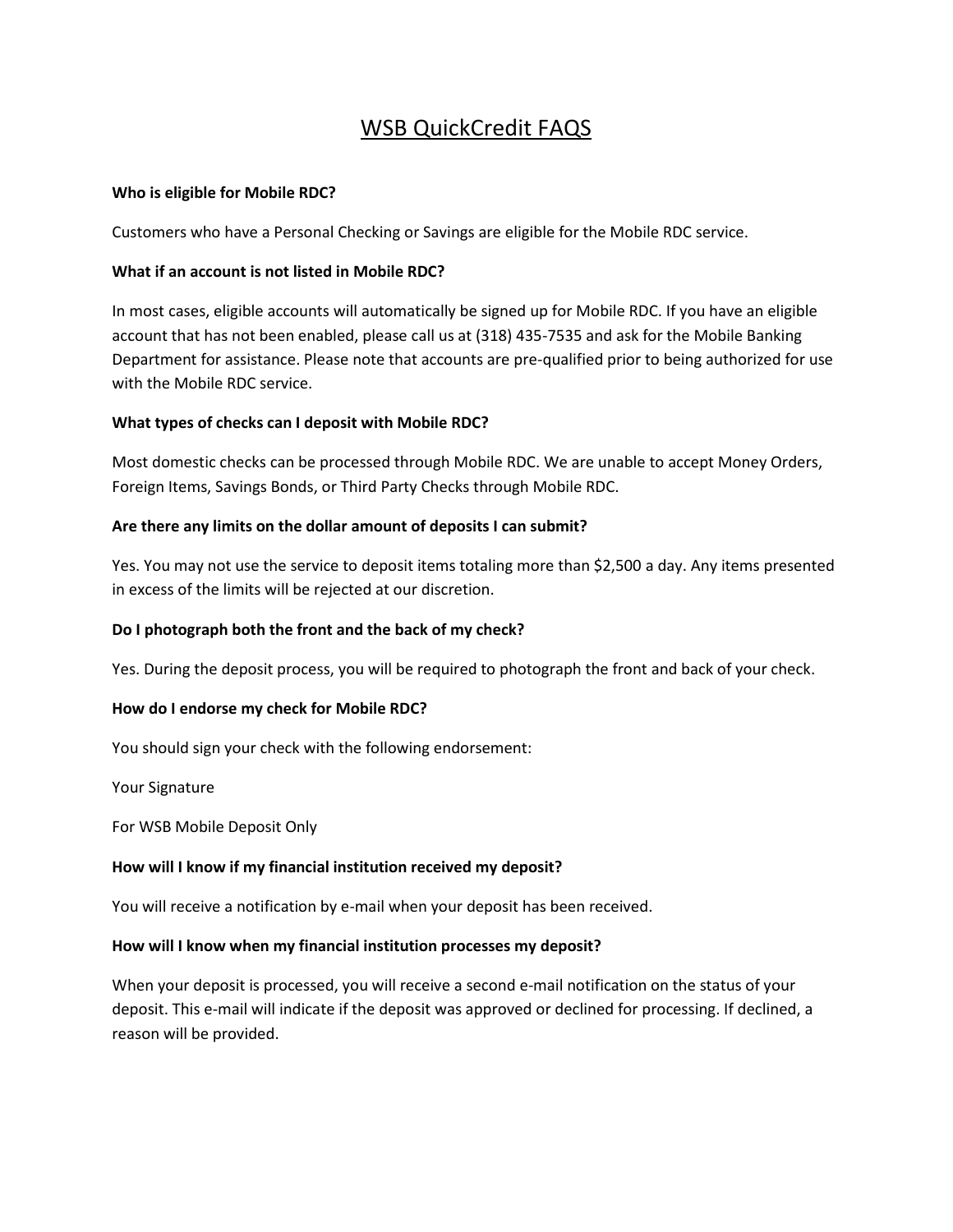#### **When will my deposit post to my account?**

Deposits can be made with Mobile RDC at any time. If your deposit is approved by your financial institution before our 3PM daily cutoff time, your deposit will post to your account the next business day. Availability will be limited for two days on deposits over \$500.00.

#### **When will a deposit made through Mobile RDC show in my balance?**

Example: For deposits under \$100.00, the balance will be available the next day.

#### **Can I photograph more than one check at a time?**

You can photograph multiple checks in the same session; however you may only photograph one check per deposit.

#### **What if the check image I photographed is bad?**

You have the option to retake photographs of the check before submitting or you may cancel the deposit. If you are unable to photograph a clear image, please mail your deposit to your financial institution for processing.

#### **Do I destroy my check after I photographed the deposit?**

No, keep the check for 30 days to ensure it posts to your statement. After 30 days, you may securely destroy the check. Do not VOID the check after submittal in the event the deposit is not approved and needs to be re-submitted.

#### **Can I make my opening account deposit through Mobile RDC?**

No, at this time the Mobile RDC functionality cannot be used to initially fund a new account.

#### **What if I submitted a deposit for the wrong amount? Do I need to resubmit the deposit?**

No, you do not need to resubmit your deposit. If you entered the wrong amount for the deposit, our operations center will correct the deposit amount.

#### **What if I submit the same deposit twice in error?**

If the same deposit is submitted twice, it will be identified and stopped by our processing. Should this occur, you will receive a declined deposit notification for the second deposit received through the Mobile RDC service.